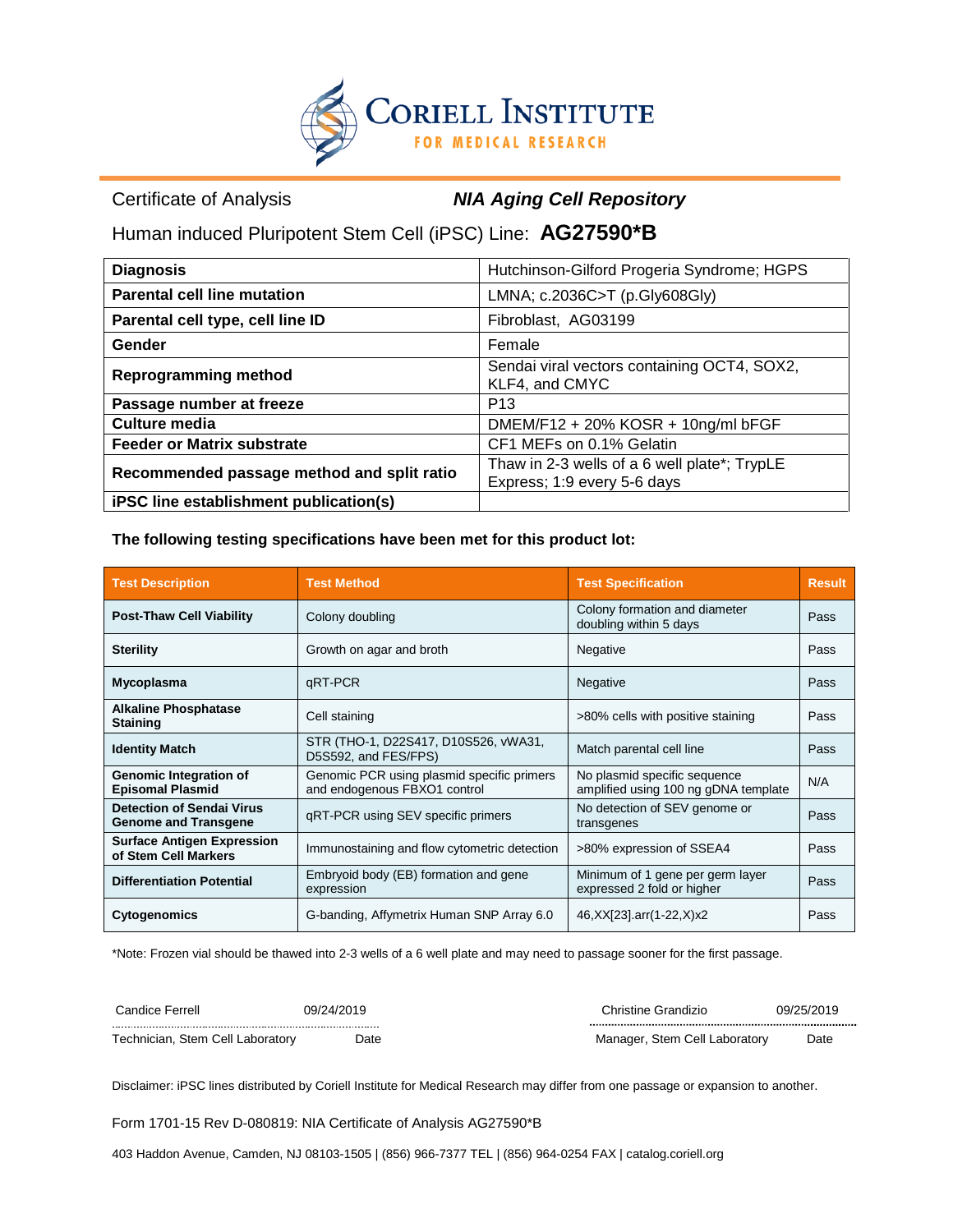

## **Post-Thaw Cell Viability**

One distribution lot vial of the cell line was thawed and placed in culture. Cultures were observed daily. Colonies were photographed upon first appearance, then 3 days later. Colonies must double in diameter within 5 days. The area for 5 colonies was measured using CellSens software on the Olympus IX50 microscope at 40x magnification. The average area is reported here.

| Day | Average area ( $\mu$ m <sup>2</sup> ) |
|-----|---------------------------------------|
|     | 11.409                                |
|     | 150,726                               |

Colony area increased by 13 fold.



Figure 1A. Colonies post thaw (Day 1)



**Figure 1B.** Colonies 3 days after first observation (Day 4)

## **Alkaline Phosphatase Staining**

Cells were stained using the StemTAG™ Alkaline Phosphatase Staining Kit from CellBiolabs, Inc.



**Figure 2.** iPSC colonies showing alkaline phosphatase activity

Form 1701-15 Rev D-080819: NIA Certificate of Analysis AG27590\*B

403 Haddon Avenue, Camden, NJ 08103-1505 | (856) 966-7377 TEL | (856) 964-0254 FAX | catalog.coriell.org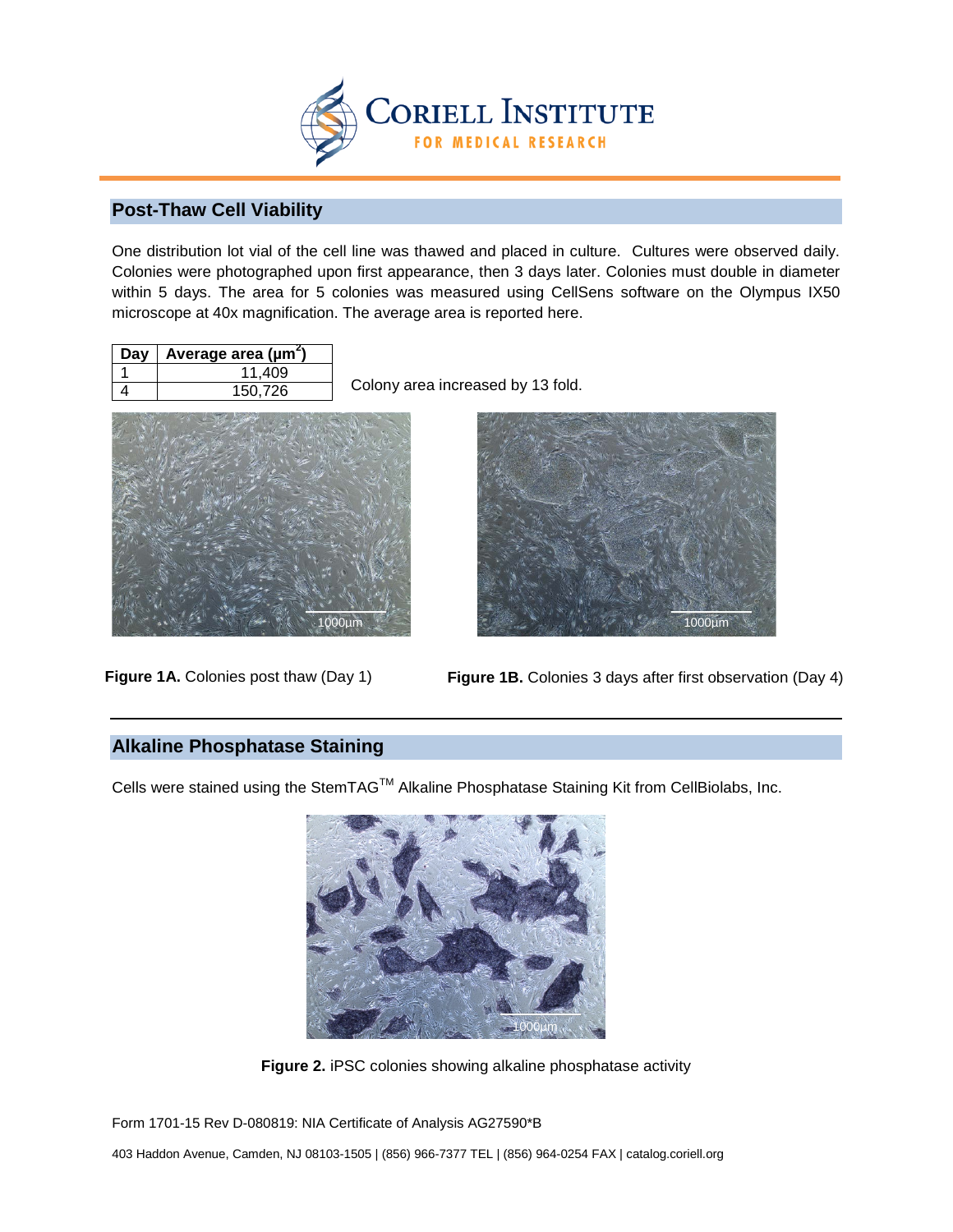

# **Surface Antigen Expression of Stem Cell Markers**

Undifferentiated cells are stained for stage specific embryonic antigen 4 (SSEA4) which is expressed on the surface of undifferentiated human pluripotent stem cells. Cells were analyzed using the MACSQuant Flow Cytometer by Miltyeni Biotec. More than 80% of cells should stain with antibodies specific for SSEA4.



AG27590\_B\_SSEA4\_2019-08-20.0001\Live cells\Single Cells

**Figure 3.** Representative histogram of SSEA4 positive population showing an overlay of isotype stained control (red) and SSEA4 positive population (blue)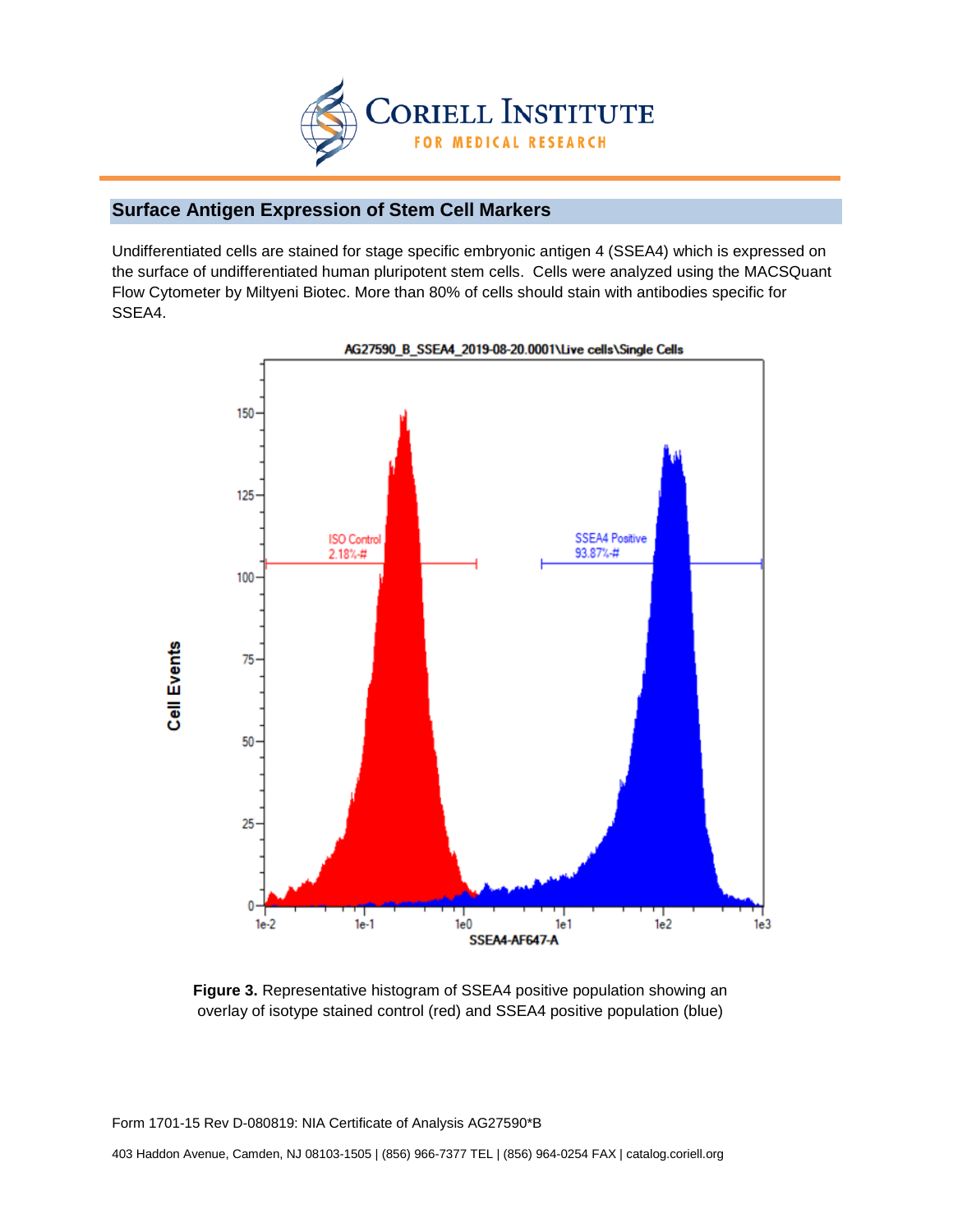

#### **Differentiation Potential**

Cells are differentiated by embryoid body (EB) formation to assess pluripotency. RNA is extracted and gene expression is measured by quantitative RT-PCR. Ct values are adjusted to the endogenous housekeeping gene GAPDH. Relative gene expression is shown as the fold difference in expression compared to undifferentiated cells. Expression of at least one gene per germ layer should increase by 2 fold or higher.



| Gene             | <b>Fold</b><br>change | Gene             | <b>Fold</b><br>change | Gene             | <b>Fold</b><br>change | Gene         | Fold<br>change |
|------------------|-----------------------|------------------|-----------------------|------------------|-----------------------|--------------|----------------|
| OCT4             | 0                     | PAX <sub>6</sub> | 3                     |                  | 4                     | <b>AFP</b>   | 125665         |
| SOX <sub>2</sub> | 0                     | <b>NES</b>       | 0                     | <b>RUNX1</b>     | 0                     | <b>SOX17</b> | 75             |
| <b>NANOG</b>     |                       | <b>TP63</b>      | 2                     | <b>DES</b>       |                       | <b>FOXA2</b> | 98             |
| GDF3             | 2                     | <b>KRT14</b>     | 2                     | <b>PECAM1</b>    | 5                     | SOX7         |                |
| REXO1            | 2                     | <b>NOG</b>       |                       | TAL <sub>1</sub> | 3                     |              |                |

**Figure 4.** Fold change in expression of pluripotency genes and tri-lineage specific genes

Note: Negative values are set as 0. Calculations are performed using the 2- ∆∆CT method. (*Livak KJ, Schmittgen TD. Methods. 2001 Dec;25(4):402-8.PMID:11846609)*